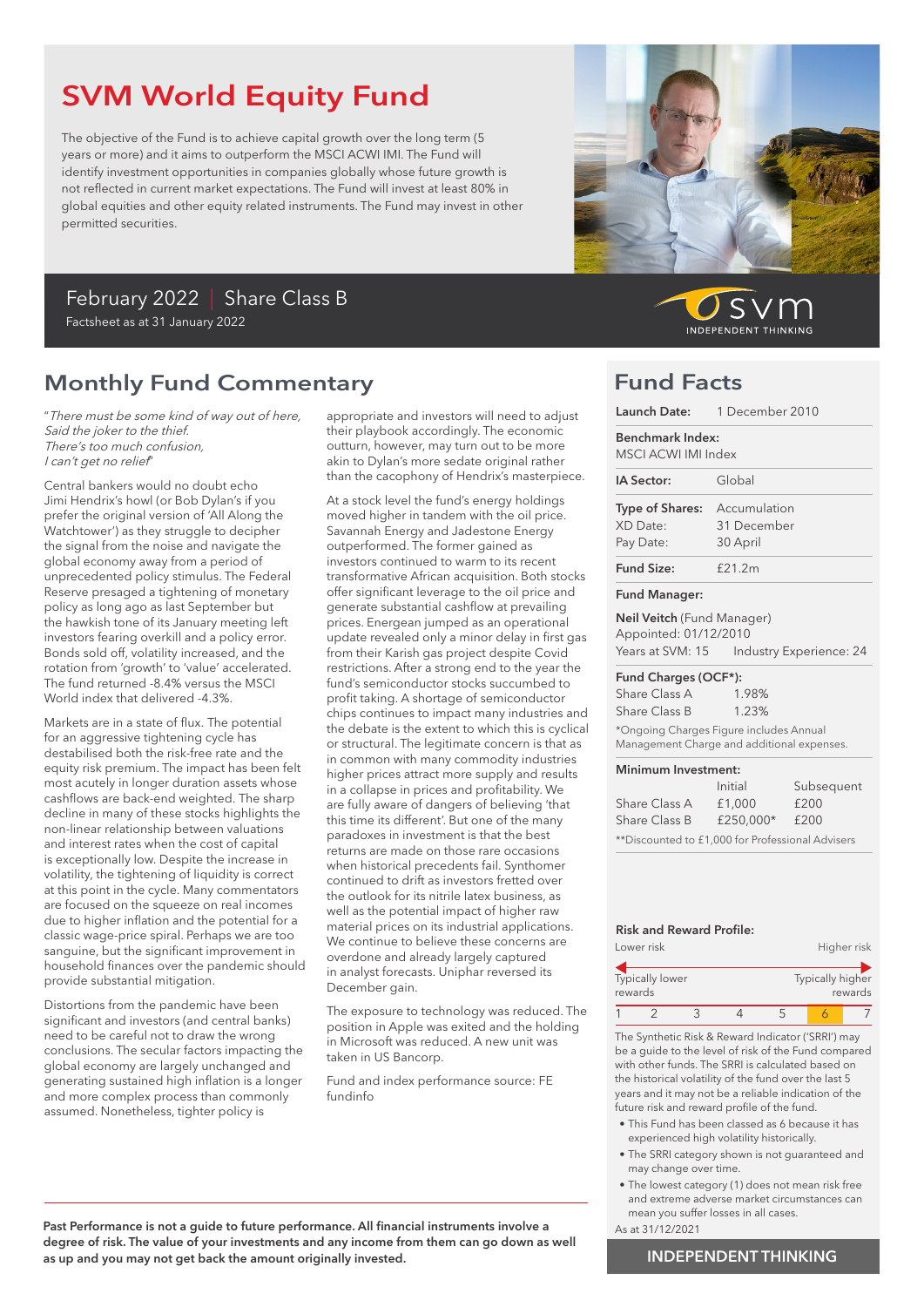# Portfolio Analysis

### Risk Baskets

To help understand the overall balance of the portfolio, stocks are allocated to one of eight risk groups: defensive, cyclical, stable financial, unstable financial, consumer cyclical, oil & gas, mining and finally technology. Most of these groups are self explanatory but financials deserve some clarity. All financials are inherently unstable but in the main, Lloyd's underwriters and General Insurers take less balance sheet risk, so are relatively more stable than Banks or Life Assurers.

Seeing the portfolio broken down into these categories allows an understanding of how aggressive or defensive the overall portfolio is, and where risk is being taken.

| Technology         | 35.5 |  |
|--------------------|------|--|
| Cyclical           | 22.0 |  |
| Consumer Cyclical  | 13.4 |  |
| Defensive          | 8.3  |  |
| Oil & Gas          | 8.2  |  |
| Unstable Financial | 7.6  |  |
| Stable Financial   | 0.0  |  |
| Mining             | 0.0  |  |
| Cash               | 5.0  |  |
|                    |      |  |

| Technology              | 35.5% |
|-------------------------|-------|
| Alphabet                | 8.2   |
| Micron Technology       | 5.2   |
| MagnaChip Semiconductor | 46    |

| Cyclical  | 22.0% |
|-----------|-------|
| Synthomer | 43    |
| Alpha FMC | 4.2   |
| Hitachi   | 4.0   |

| <b>Consumer Cyclical</b> | 13.4% |
|--------------------------|-------|
| Entain                   | 5.7   |
| Norcros                  | 29    |
| Ryanair                  | 29    |
|                          |       |

| <b>Defensive</b> | 8.3% |
|------------------|------|
| Uniphar          | 4.5  |
| Drax Group       | 2.0  |
| Smith & Nephew   | 19   |

| Oil & Gas        | 8.2% |
|------------------|------|
| Jadestone Energy | 3.8  |
| Energean         | 2.1  |
| Savannah Energy  | 1.5  |
|                  |      |

| Unstable Financial | 1.07 |
|--------------------|------|
| U.S. Bancorp       | 4.1  |
| Prudential         | 34   |
| Jackson Financial  | 0.1  |
|                    |      |

Unstable Financial 7.6%

| <b>Stable Financial</b> | $0.0\%$ | <b>Mining</b> | 0.0% |
|-------------------------|---------|---------------|------|
|                         |         |               |      |

# This Month's Featured Stock

### Hitachi

Hitachi, the Japanese multinational conglomerate, operates in a diverse range of industries. Over the past decade Hitachi has sought to restructure its business, focusing on the five higher growth sectors of IT, Energy, Industry, Mobility and Smart Life. The group retains holdings in listed subsidiaries in the Construction Machinery and Metals sector.

Recent results demonstrated the strength resilience of Hitachi's business. For the quarter to the end of December, Hitachi's revenue was 13% ahead of the prior year thanks to strong organic growth in its IT and mobility businesses. The group's 'Lumada' solutions business, which sits across multiple industries and helps customers

extract information from complex data, offers an exciting long-term growth opportunity and has grown by 40% in the year to date. In the mobility sector, the group has benefited from a strong order book profile, winning contracts to deliver trains for HS2 in the UK. Although there have been numerous headwinds facing the business during the year, including semiconductor shortages and rising raw material prices, by improving cost efficiency and successfully passing through price increases profit guidance has been maintained.

Currently trading on an estimated 2022 PE of c.10x, we feel that the market fails to recognise Hitachi's resilience and growth opportunities

available to it. With a strong balance sheet, the company should be able to pursue returnsenhancing M&A activity.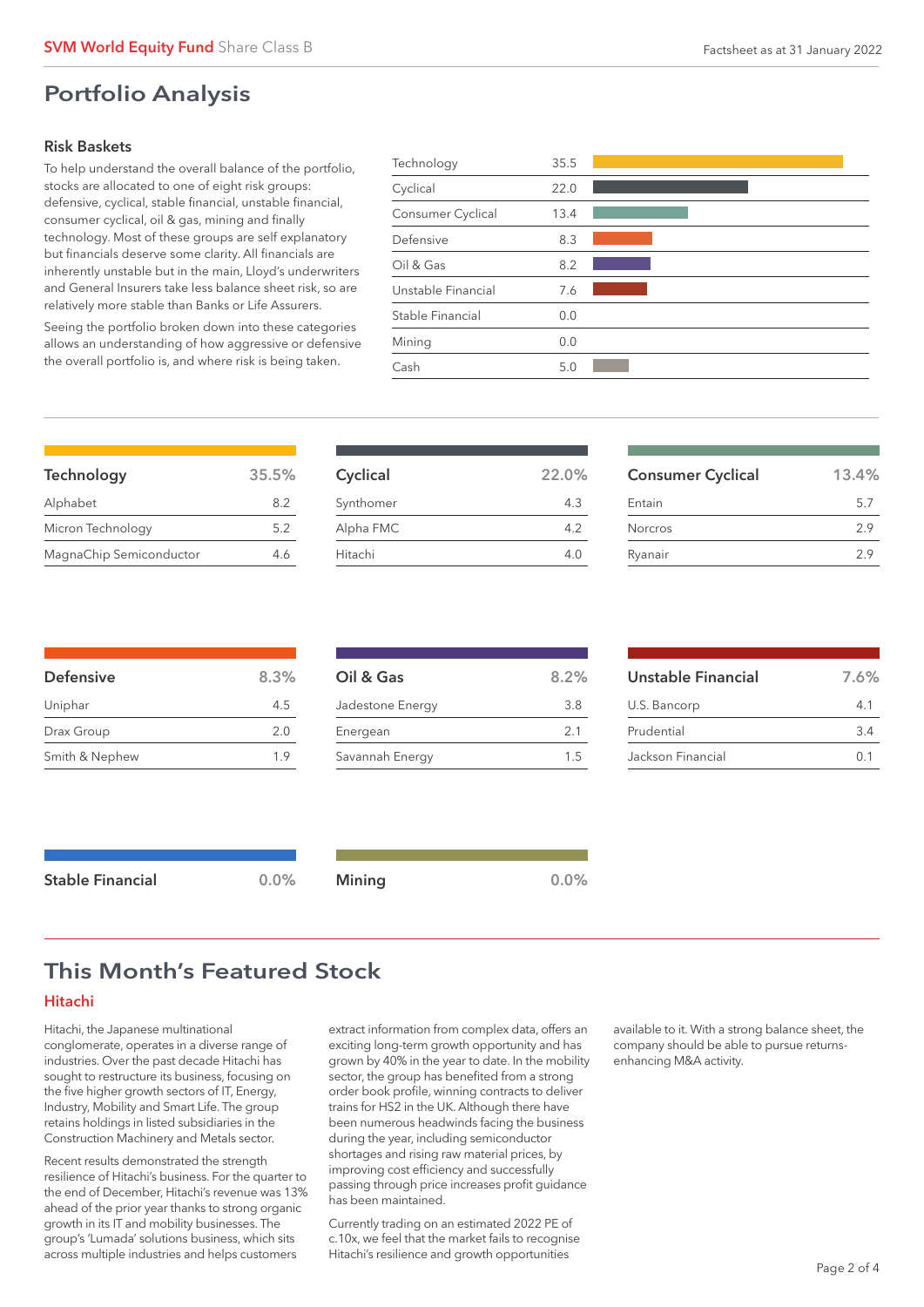## Portfolio Structure

As an unconstrained fund we invest in our highest conviction ideas irrespective of market capitalisation, country or sector. As a consequence The SVM World Equity Fund portfolio will vary considerably from the benchmark index and from other funds that are in the same IA sector.







| <b>Size Analysis</b>             | (% ) |
|----------------------------------|------|
| $\blacksquare$ Mega Cap (>£50bn) | 244  |
| $\Box$ Large Cap (<£50bn)        | 19.0 |
| $\blacksquare$ Mid Cap (<£10bn)  | 27.0 |
| $\blacksquare$ Small Cap (<£1bn) | 24.7 |
|                                  |      |

### Geographic Stock Analysis (%)

| United Kingdom                 | 42.4 |
|--------------------------------|------|
| North America                  | 31.2 |
| Europe (excluding UK)          | 10.5 |
| Japan                          | 59   |
| Asia Pacific (excluding Japan) | 5.0  |
| Latin America                  | O.O  |
| ∩ther                          |      |







| <b>Net Currency Exposure</b> | (% ) |
|------------------------------|------|
| $\blacksquare$ Furo          | 10.5 |
| Sterling                     | 43.3 |
| $\blacksquare$ US Dollar     | 36.2 |
| Japanese Yen                 | 5.9  |
| Others                       | 50   |
|                              |      |